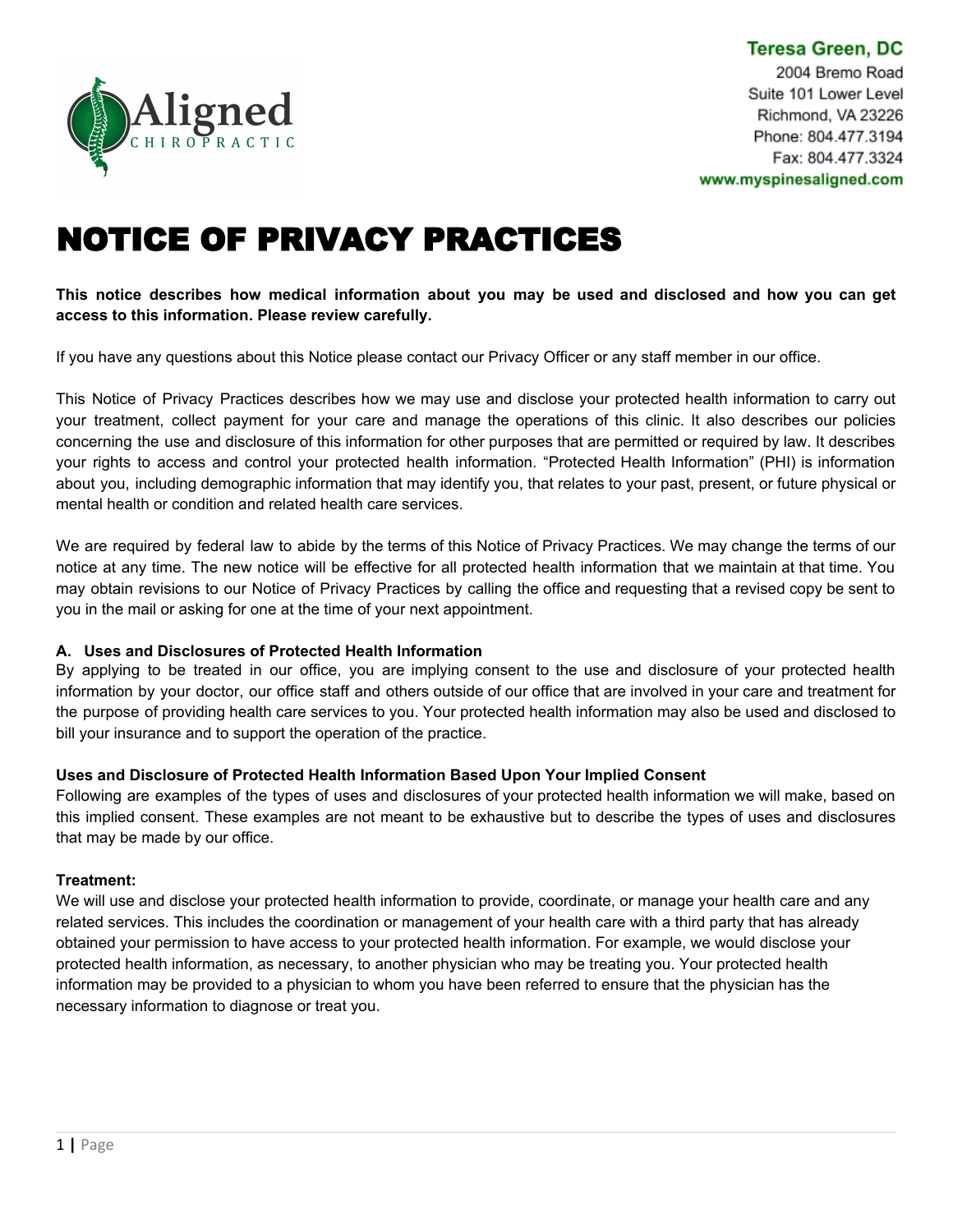In addition, we may disclose your protected health information from time-to-time to another physician or health care provider (e.g., a specialist or laboratory) who, at the request of your doctor, becomes involved in your care by providing assistance with your health care, diagnosis, or treatment.

## **Payment:**

Your protected health information will be used, as needed to obtain payment for your health care services. This may include certain activities that your insurance plan may undertake before it approves or pays for the health care services we recommended for you, such as making a determination of eligibility or coverage for insurance benefits, reviewing services provided to you for medical necessity, and undertaking utilization review activities. For example, obtaining approval for chiropractic spinal adjustments may require that your relevant protected health information be disclosed to your insurance carrier to obtain approval for those services.

### **Healthcare Operations:**

We may use or disclose, as needed, your protected health information in order to support the business activities of this office. These activities may include, but are not limited to, quality assessment activities, employee review activities and training of chiropractic students.

For example, we may disclose your protected health information to chiropractic interns or precepts that see patients at our office. In addition, we may use a sign-in sheet at the registration desk where you will be asked to sign your name and indicate your doctor. Communications between you and the doctor or his/her assistants may be recorded to assist us in accurately capturing your responses. We may also call you by name in the reception area when your doctor is ready to see you. We may use or disclose your protected health information, as necessary, to contact you to remind you of your appointment. We DO have open therapy/adjusting areas.

We will share your protected health information with third party "business associates" that perform various activities (e.g., billing, transcription services for the practice). Whenever an arrangement between our office and a business associate involves the use or disclosure of your protected health information, we will have a written contract with that business associate that contains terms that will protect the privacy of your protected health information.

We may use or disclose your protected health information, as necessary, to provide you with information about treatment alternatives or other health-related benefits and services that may be of interest to you. We may also use and disclose your protected health information for other internal marketing activities. For example, your name and address may be used to send you a newsletter about our practice and the services we offer. We may also send you information about products or services that we believe may be beneficial to you. You may contact our Privacy Officer to request that these materials not be sent to you.

# **Uses and Disclosures of Protected Health Information That May Be Made With Your Written Authorization**

Other uses and disclosures of your protected health information will be made only with your written authorization, unless otherwise permitted or required by law as described below.

For example, with your written, signed authorization, we may use your demographics information and the dates that you received treatment from our office, as necessary, in order to contact you for fundraising activities supported by our office.

You may revoke any of these authorizations, at any time, in writing, except to the extent that your doctor or the practice has taken an action in reliance on the use or disclosure indicated in the authorization.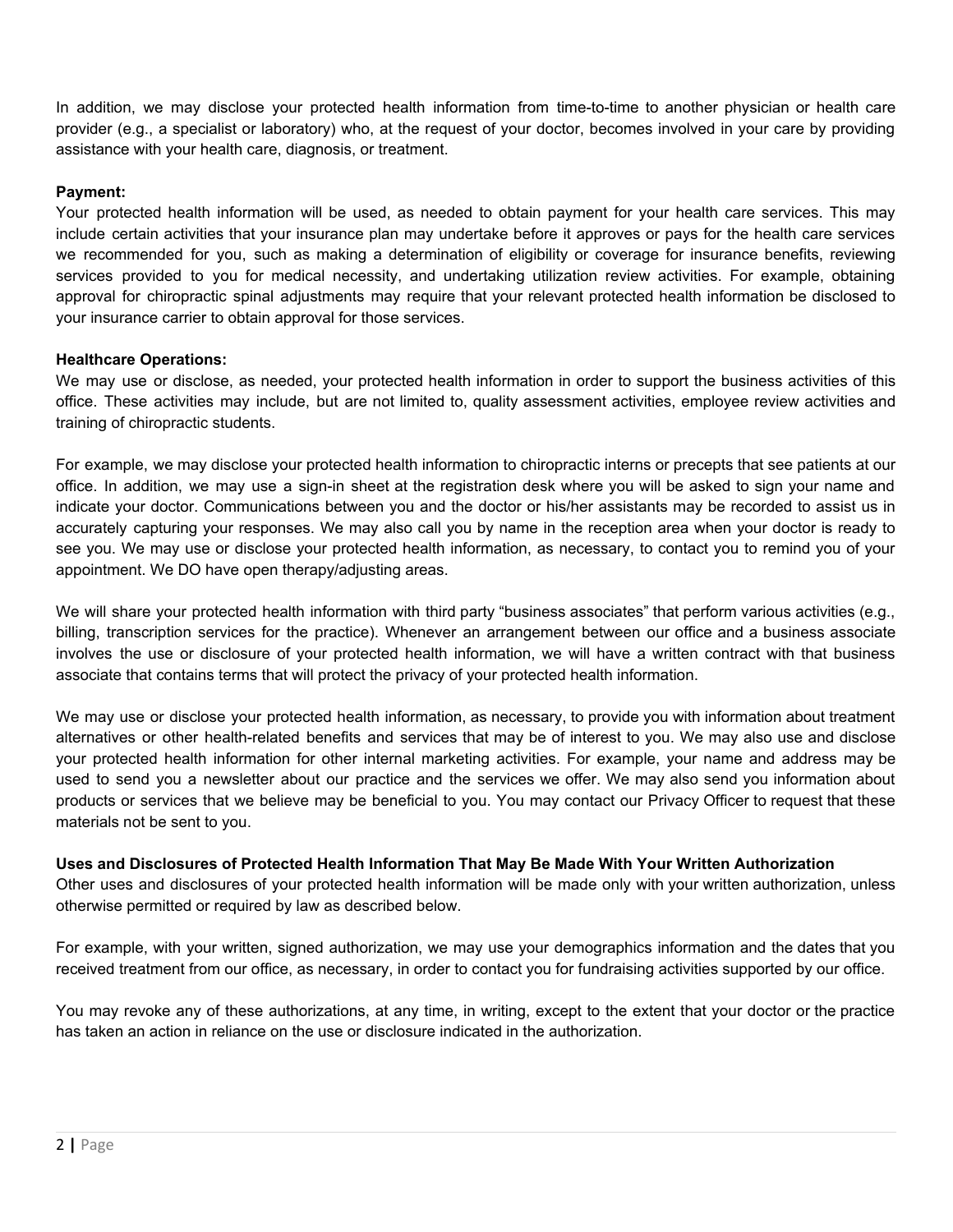# **Other Permitted and Required Uses and Disclosures That May Be Made With Your Authorization or Opportunity to Object**

In the following instance where we may use and disclose your protected health information, you have

the opportunity to agree or object to the use or disclosure of all or part of your protected health information. If you are not present or able to agree or object to the use or disclosure of your protected health information, then your doctor may, using professional judgment, determine whether the disclosure is in your best interest. In this case, only the protected health information that is relevant to your health care will be disclosed.

#### **Others Involved in Your Healthcare:**

Unless you object, we may disclose to a member of your family, a relative, a close friend or any other person you identify, your protected health information that directly relates to that person's involvement in your health care. If you are unable to agree or object to such disclosure, we may disclose such information as necessary if we determine that it is in your best interest based on our professional judgment. We may use or disclose protected health information to notify or assist in notifying a family member, personal representative or any other person that is responsible for your care or your general condition. Finally, we may use or disclose your protected health information to an authorized public or private entity to assist in disaster relief efforts and to coordinate uses and disclosures to family or other individuals involved in your health care.

## **Other Permitted and Required Uses and Disclosures That May Be Made Without Your Consent, Authorization or Opportunity to Object**

We may use or disclose your protected health information in the following situations without your consent or authorization. These situations include:

#### **Required By Law:**

We may use or disclose your protected health information to the extent that the use or disclosure is required by law. The use or disclosure will be made in compliance with the law and will be limited to the relevant requirements of the law. You will be notified, as required by law, of any such uses or disclosures.

#### **Public Health:**

We may disclose your protected health information for public health activities and/or purposes to a public health authority that is permitted by law to collect or receive the information. The disclosure will be made for the purpose of controlling disease, injury or disability. We may also disclose your protected health information, if directed by the public health authority, to foreign government agency that is collaborating with the public health authority.

#### **Communicable Diseases:**

We may disclose your protected health information, if authorized by law, to a person who may have been exposed to a communicable disease or may otherwise be at risk of contracting or spreading the disease or condition.

#### **Health Oversight:**

We may disclose your protected health information to a health oversight agency for activities authorized by law, such as audits, investigations, and inspections. Oversight agencies seeking this information include government agencies that oversee the healthcare system, government benefit programs, other government regulatory programs and civil rights laws.

#### **Abuse or Neglect:**

We may disclose your protected health information to a public health authority that is authorized by law to receive reports of child abuse or neglect. In addition, we may disclose your protected health information if we believe that you have been a victim of abuse, neglect or domestic violence to the governmental entity or agency authorized to receive such information. In this case, the disclosure will be made consistent with the requirements of applicable federal and state laws.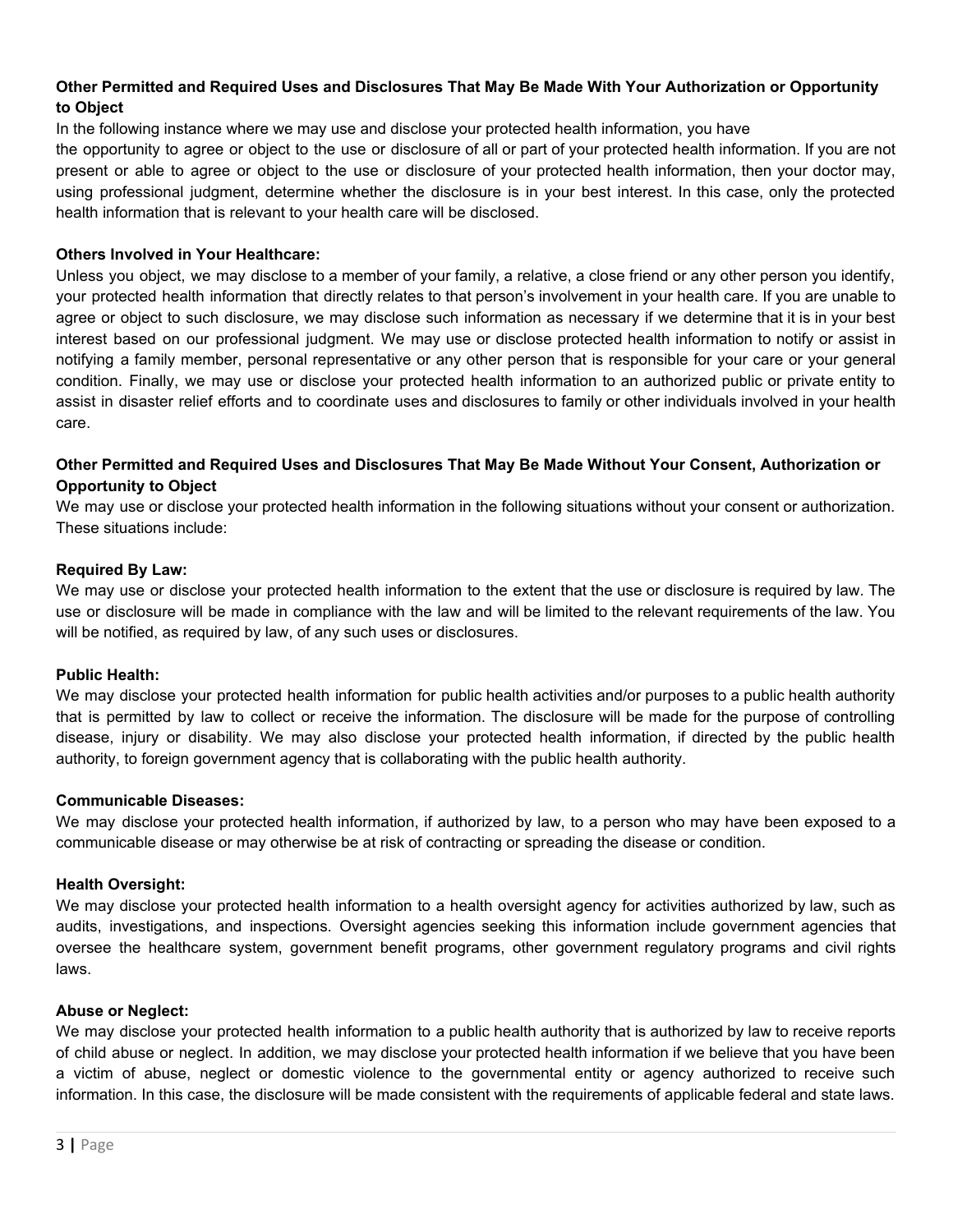## **Legal Proceedings:**

We may disclose protected health information in the course of any judicial or administrative proceeding, in response to an order of a court or administrative tribunal (to the extent such disclosure is expressly authorized), in certain conditions in response to a subpoena, discovery request of other lawful process.

## **Law Enforcement:**

We may also disclose protected health information, so long as applicable legal requirements are met, for law enforcement purposes. These law enforcement purposes include (1) legal process and otherwise required by law, (2) limited information requests for identification and location purposes, (3) pertaining to victims of a crime, (4) suspicion that death has occurred as a result of criminal conduct, (5) in the event that a crime occurs on the premises of the Practice, and (6) medical emergency (not on the Practice's premises) and it is likely that a crime has occurred.

### **Workers' Compensation:**

We may disclose your protected health information, as authorized, to comply with workers' compensation laws and other similar legally-established programs.

## **Required Uses and Disclosures:**

Under the law, we must make disclosures to you and when required by the Secretary of the Department of Health and Human Services to investigate or determine our compliance with the requirements of Section 164.500 et. Seq.

### **Change of Ownership:**

In the event that the Aligned Chiropractic is sold or merged with another organization, your health information will become property of the new owner.

### **B. Your Rights**

Following is a statement of your rights with respect to your protected health information and a brief description of how you may exercise these rights.

# **You have the right to inspect and copy your protected health information:**

This means you may inspect and obtain a copy of protected health information about you that is contained in a designated record set for as long as we maintain the protected health information. A "designated record set" contains medical and billing records and any other records that your doctor and the practice uses for making decisions about you.

Under federal law, however, you may not inspect or copy the following records; psychotherapy notes; information complied in reasonable anticipation of, or use in, a civil, criminal, or administrative action or proceeding, and protected health information that is subject to law that prohibits access to protected health information. Depending on the circumstances, a decision to deny access may be reviewed. In some circumstances, you may have a right to have this decision reviewed. Please contact our Privacy Officer, if you have questions about access to your medical record.

# **You have the right to request a restriction of your protected health information.**

This means you may ask us not to use or disclose any part of your protected health information for the purposes of treatment, payment or healthcare operations. You may also request that any part of your protected health information not be disclosed to family members or friends who may be involved in your care or for notification purposes as described in this Notice of Privacy Practices.

# Your request must be in writing and state the specific restriction requested and to whom you want the restriction *to apply.*

Your provider is not required to agree to a restriction that you may request. If the doctor believes it is in your best interest to permit use and disclosure of your protected health information, your protected health information will not be restricted. If